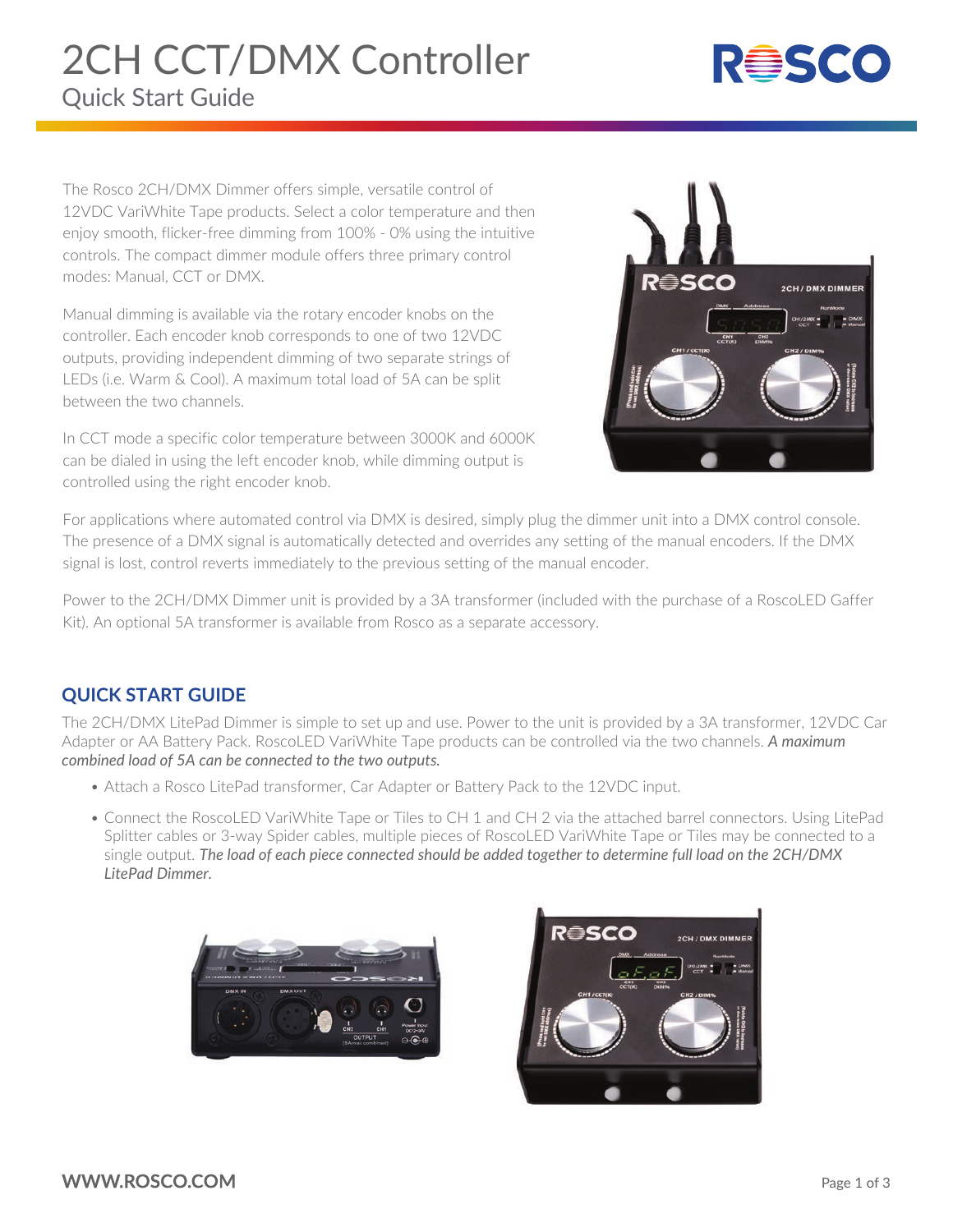# 2CH CCT/DMX Controller

# Quick Start Guide



#### **MANUAL CONTROL**

- Place the Run Mode switches to "CH1/2 Mix" and "Manual" settings.
- To control brightness of the RoscoLED Tape/Tile(s) from 0 to 100% output, rotate the left/right encoder knob corresponding to the correct Warm or Cool LED string attached to each channel.
- The rotary encoder knobs can be depressed to instantly turn on/off each output channel.

 The digital display above the encoder knob indicates the On/Off or % Dimming status of the RoscoLED product(s) connected to that output channel. (*Image 1*)

## **CCT CONTROL**

- Place the Run Mode switches to "CCT" and "Manual" settings.
- To select the Color Temperature from 3000K to 6000K, rotate the left encoder knob to the desired setting. The digital display will indicate the current Color Temperature setting.
- To control brightness of the RoscoLED Tape/Tile(s) from 0 to 100%, rotate the right encoder knob to the desired output. The digital display will show the %Output. The Color Temperature set point will be maintained throughout the dimming cycle. (*Image 2*)
- The right rotary encoder knob can also be depressed to instantly turn on/off the output.



*Image 1*



*Image 2*

### **DMX CONTROL**

- Connect a 5-Pin DMX cable from your DMX lighting console to the DMX input jack of the 2CH/DMX Dimmer. Set Run Mode switch to DMX mode. *Note:* If a valid DMX signal is present, control by the manual encoders is automatically by-passed.
- The 2CH/DMX Dimmer captures 2 channels of DMX to control the two individual outputs.

 To set the DMX address of the unit, Press and Hold encoder knob for Channel 1. Rotate the encoder knob for Channel 2 to scroll through DMX Address values. When you reach the desired address, release Encoder Knob 1. The digital display will indicate dXXX to denote the address that has been programmed. For example d015 in the display indicates that channel 1 is set to DMX Address 15. (*Image 3*) The Channel 2 address is automatically set to the next DMX address in line; in this case DMX address 16.

 • If a DMX signal is interrupted or lost, control immediately reverts to the manual control. *DMX state is not maintained in the event of a signal loss.*



*Image 3*